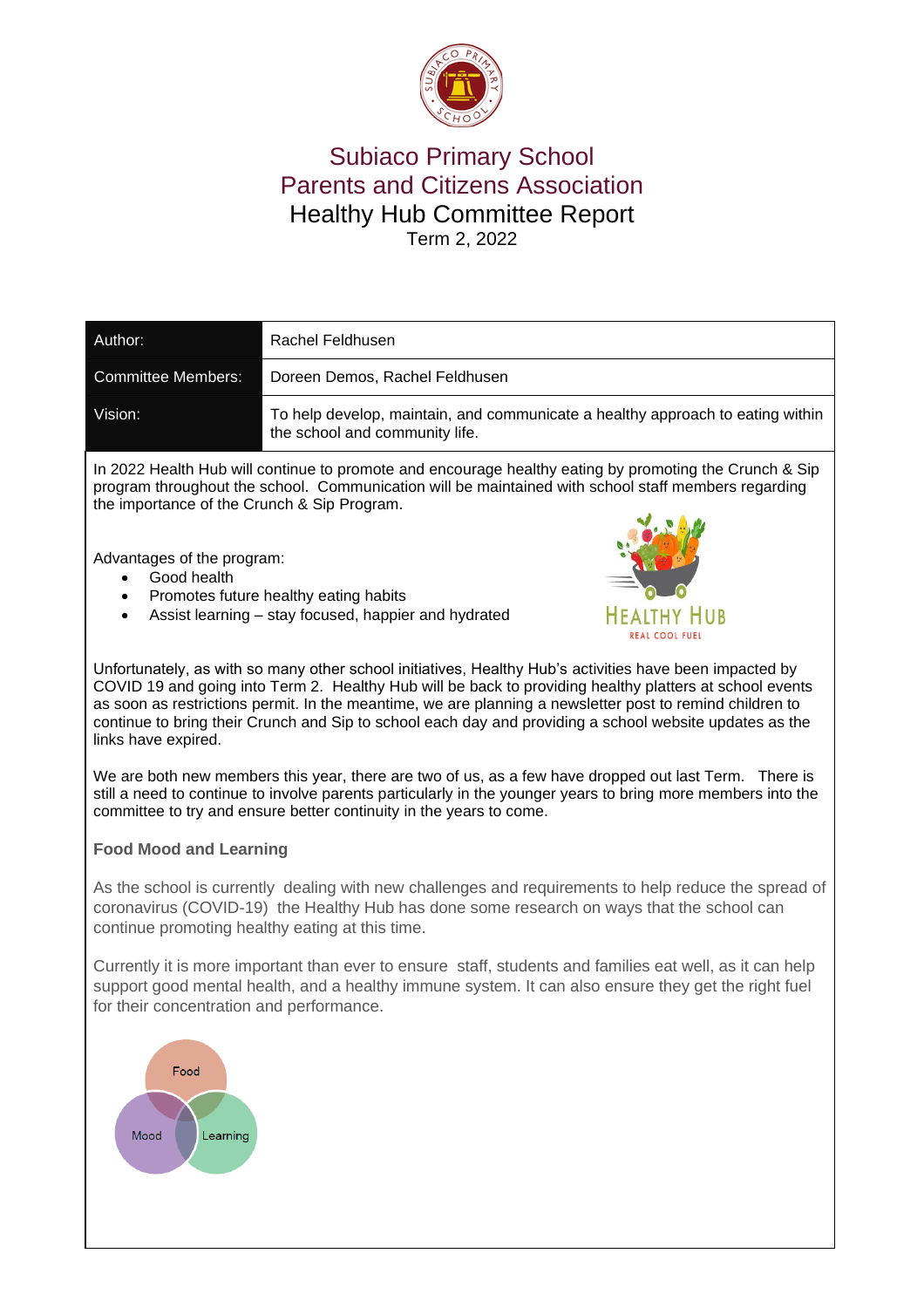## **Ongoing activities:**

Healthy Hub will continue to meet throughout the year to discuss and confirm activities and dates for 2022.

- **Monitor online lunch for suitability using food checker and adjust seasonally.** Look into adjusting unsuitable foods as well as following up on feedback from the students that portion sizes have diminished and some addition of ingredients are disliked such as spring onion in the sushi. Making the food enjoyable as well as healthy is important.
- **Update Healthy Eating Pages on the school website to highlight F&V activities, articles and recipes. Provide updated links to current Sip and Crunch videos as links have expired.**
- **Fortnightly checking of kitchen which passed the council inspection Term 4 2021.** Have been asked by students to provide recycling bin and general waste bin (its missing) particularly for online lunches containers. Will follow up with whomever is Deb Hands replacement.
- Kitchen requires one new pizza oven and also the base spike of the HH banner went missing at athletics carnival last year and needs replacing.
- HH aprons to have HH logo printed and be worn on event days when providing platters Term 2/3 onwards. This is to increase visibility and awareness.
- Whilst COVID prevents face to face interactive presentations in Term 2 access to a Webinar "Packed with Goodness "on the importance of healthy eating shall continue to be provided via Compass and the school newsletter. This could be ongoing depending on COVID restrictions on workshop presentations which were planned for later this Term.
- **Committee members to do ongoing learning through a free online training session on how to provide healthy foods and drinks in schools with Australian Healthy Eating Advisory Service.**

To learn:

- about School Food Services Policy and how it applies to the school
- how to review lunches online food menu and classify foods and drinks using FoodChecker
- simple ways to make recipes and menus healthier
- advice on how to get the school community more involved.